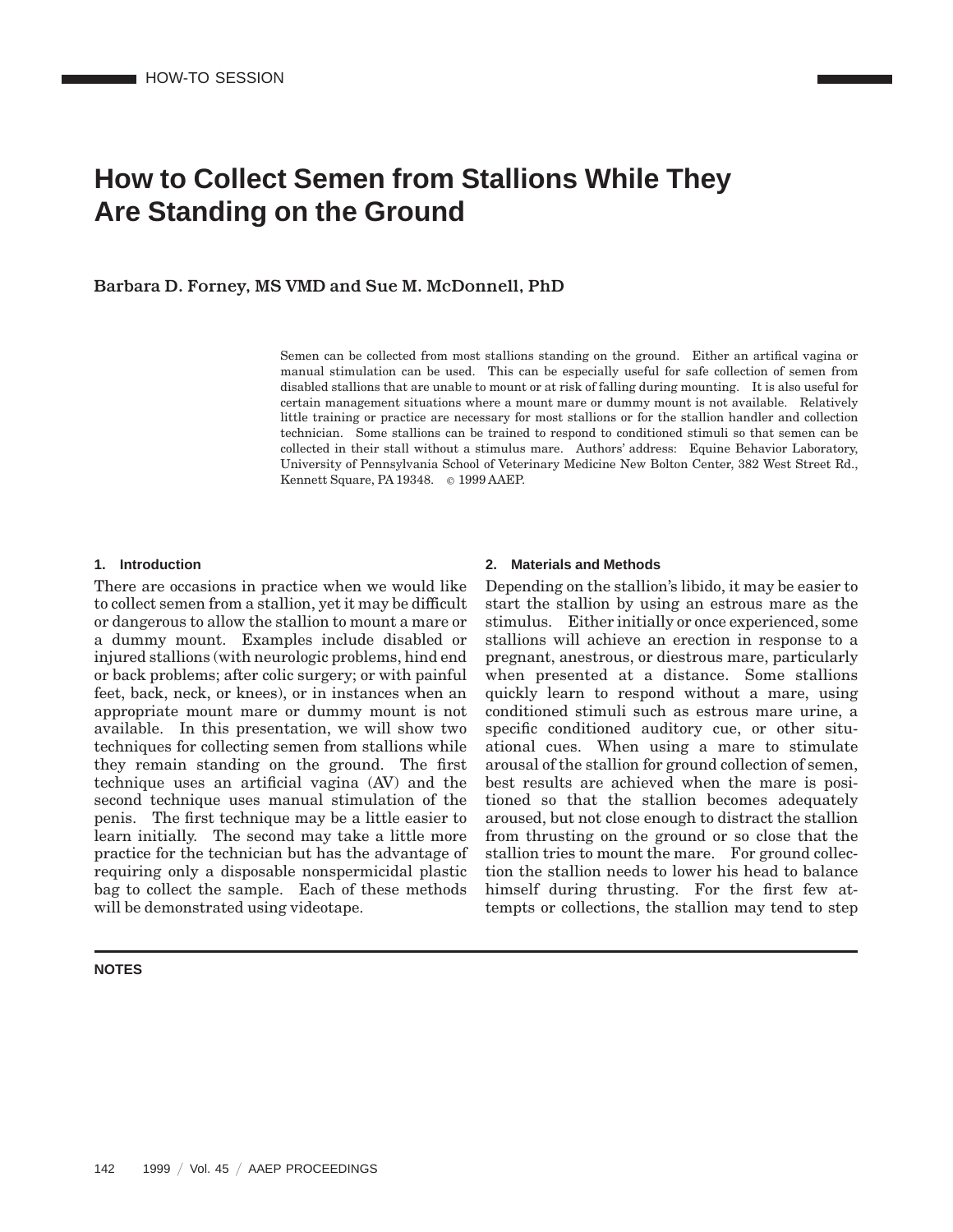forward or lift his front feet during thrusting. We have best results simply arranging the breeding area to accommodate the movement, rather than trying to restrain the stallion in place. The handler can also stabilize the stallion somewhat by applying gentle pressure with a hand on the near side shoulder of the stallion. Once experienced, even severely disabled stallions seem to "plant" themselves, find their balance, and efficiently ejaculate with similar number and strength of thrusts as would occur if mounted. Most do best with minimal head restraint and without a bit or chain through the mouth.

# A. Ground Collection Using an AV

For ground collection using an AV, we find the Missouri style most useful because it is light and easily balanced, but any model can be used. For training, we typically start with a very warm, full, well-lubricated AV (50°C lumen when applied to penis). A field test for AV temperature is just about as hot as you are comfortable leaving your arm in the lumen for 5 seconds. The stallion is then teased until he has an erection and appears ready to mount. The AV technician approaches the stallion at the shoulder, alerts the stallion of the approach by running a hand along the stallion's side, and then slips the AV onto the stallion's penis. If the stallion does not immediately thrust, manual pressure is applied at the base of the penis and the AV gently nudged toward the base of the penis to encourage thrusting. Full stroking movements of the AV usually are unproductive and actually appear to discourage some stallions. With 6–10 well-organized pelvic thrusts, the stallion typically ejaculates. If the stallion does not ejaculate on the first try, each successive attempt brings more organized and persistent effort toward ejaculation.

## B. Ground Collection Using Manual Stimulation

When collecting semen using manual stimulation, we use disposable plastic bags, which can be secured to the distal shaft of the penis with a loose band of tape (around the bag, not the skin). Plastic sleeve mitts  $(8 \times 22)$  in) are available from Nasco, but it is important to check that the bags are nonspermicidal, as batches can vary. Another alternative would be to use a disposable AV liner. These are nonspermicidal, but more expensive. Some of the heavier plastics used for AV liners appear "off-putting" to some stallions. Thin film rectal sleeves are usually nonspermicidal, lightweight, and strong. The bag is attached with about 6–8 inches hanging below the end of the penis (maintaining a clean receptacle). Excess air is expelled from the bag to prevent ''popping'' of the bag as the horse thrusts. Some stallions respond to manual stimulation alone, but most learn quickest if hot compresses are applied with each hand. Disposable thin cellulose sponges  $(6'' \times 6'')$  available at discount department stores can be used for the hot compresses when performing manual stimulation. The compresses are dipped

into a bucket of clean hot water (55°C) immediately before application. When the stallion is aroused to a level of mount readiness, the compresses are wrung out, and placed over each palm. Immediately, the left hand is cupped over the glans penis. It is unnecessary to squeeze with the left hand as it is functioning as the cranial wall of the vagina. Typically, thrusting begins as light pressure with the warm compress is applied against the distal glans. With a compress in the right hand, the base of the penis is then grasped with steady circumferential pressure (firm handshake, no stroking). With each thrust the right hand is gently squeezed. This hand functions as the vulvar muscles, which in the mare contract with each thrust. For most stallions, this is adequate stimulation to elicit thrusting and ejaculation. As ejaculation commences, the semen is directed into the distal (clean) portion of the plastic bag. The bag is pinched off proximal to the semen and taken to the lab.

# **3. Results**

Our records (SMM) include over 500 different stallions that have ejaculated reliably with these techniques. This study has involved more than 100 different technicians. Approximately 30% of these stallions have ejaculated at the first session (within one to ten minutes) with either manual or AV stimulation. Of those stallions with moderate to high levels of arousal, over 80% have ejaculated with less than 30 minutes total training time. Some stallions with disabilities have required more training time, but overall most stallions have achieved reliable success within less than three 15-minute sessions with an experienced technician and handler, and within five sessions with novice handlers and technicians. Several farms in our consultation practice use manual or AV ground collection routinely for all stallions on the farm.

Once a stallion has ejaculated on the ground, it may go through a brief period in which it tends to thrust during washing of the penis or before the AV or the plastic collection bag is in place. With experience, most stallions appear to distinguish washing from semen collection and do not thrust early. Best results in teaching a stallion to wait have been achieved by using cooler wash water and by gently deflecting the penis downward (away from the belly). We find it counterproductive to physically or verbally punish the beginner for early thrusting. A common question concerns whether stallions exposed to ground collection of semen learn to ejaculate ''on their own'' (without the AV or manual stimulation). Generally, this has not occurred. Also, other than with severely disabled stallions, we have had no difficulty returning an experienced ground collection stallion to mounting for breeding or semen collection.

Except with rough handling, most stallions do not kick or otherwise show resentment of the AV, the plastic collection bag, or manual stimulation. Standing at or just behind the shoulder, with contact to the